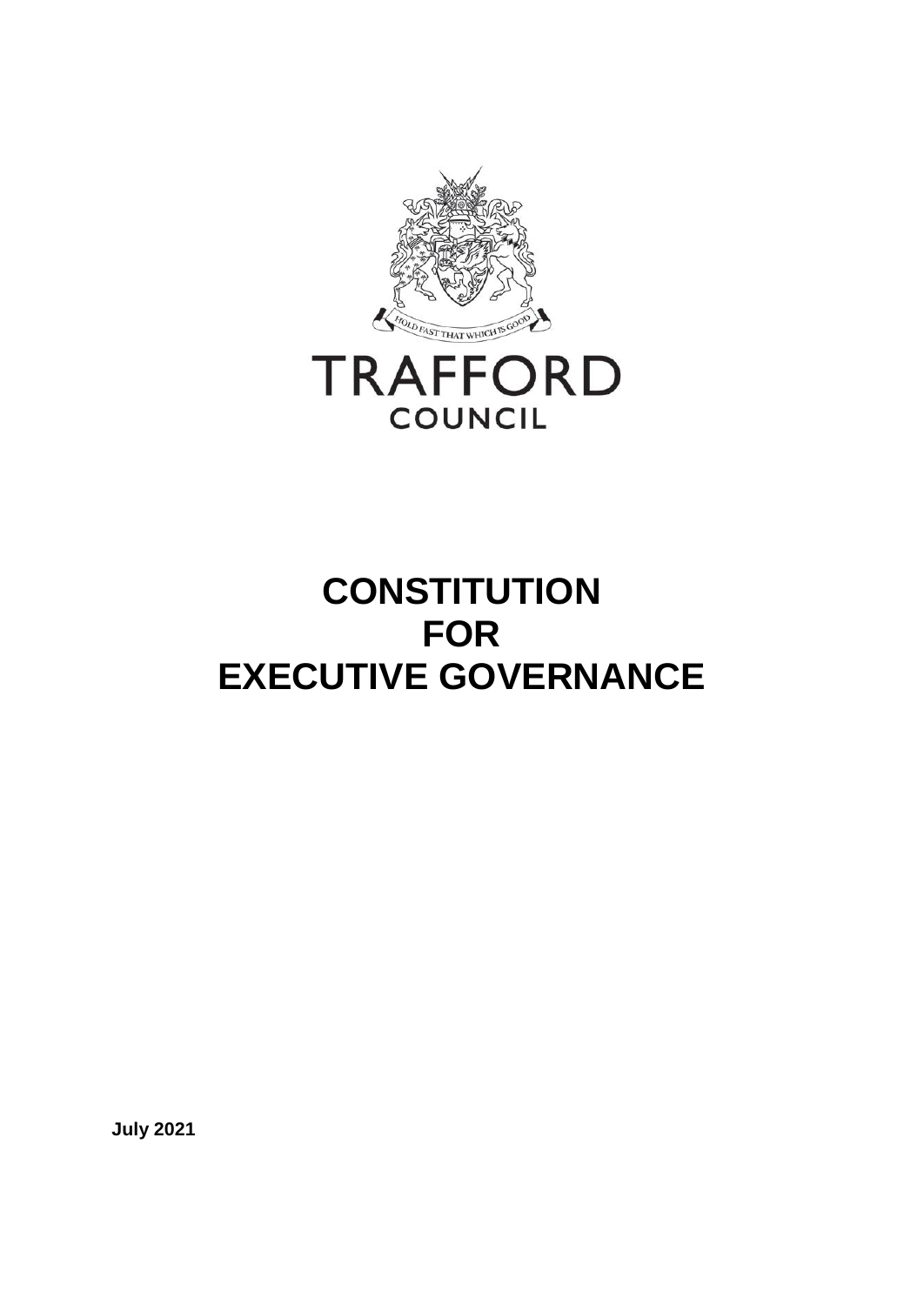# **CONTENTS**

## **Part 1 – Summary and Explanation**

#### **Part 2 – Articles of the Constitution**

- Article 1 The Constitution
- Article 2 Members of the Council
- Article 3 The Council and its Community
- Article 4 The Full Council
- Article 5 Chairing the Council
- Article 6 Overview and Scrutiny Committees
- Article 7 The Executive
- Article 8 Regulatory Committees
- Article 9 The Standards Committee
- Article 10 Not Used
- Article 11 Joint Arrangements
- Article 12 Officers
- Article 13 Decision Making
- Article 14 Finance, Contracts and Legal Matters
- Article 15 Review and Revision of the Constitution
- Article 16 Suspension, Interpretation and Publication of the Constitution
- Schedule 1 Description of Executive Arrangements

#### **Part 3 – Responsibility for Functions**

- 1. Responsibility for Local Choice Functions
- 2. Responsibility for Council Functions
- 3. Responsibility for Executive Functions Delegations to Individual Executive Members
- 4. Scheme of Delegation to Officers
- 5. List of Proper Officer Designations

#### **Part 4 – Rules of procedure**

Council Procedure Rules (Standing Orders) Access to Information Procedure Rules Budget and Policy Framework Procedure Rules Executive Procedure Rules Overview and Scrutiny Procedure Rules Financial Procedure Rules Contracts Procedure Rules Officer Employment Procedure Rules Petition Scheme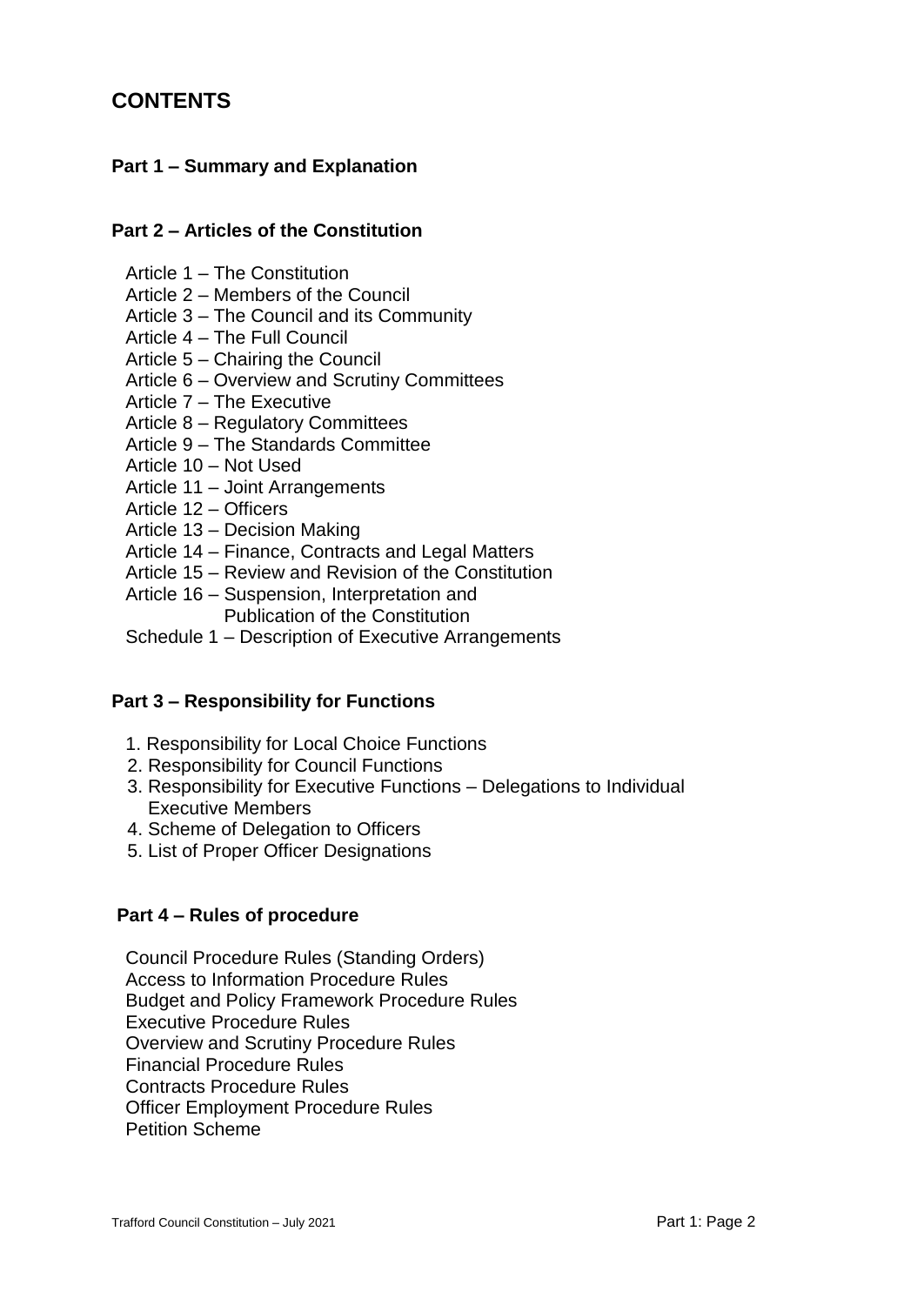## **Part 5 – Codes and Protocols**

Members' Code of Conduct Employees' Code of Conduct Overview and Scrutiny Protocols Protocol on Member/Officer Relations Planning and Development Management Committee Code Of Practice

## **Part 6 – Members' Allowances Scheme**

Members' Allowances Scheme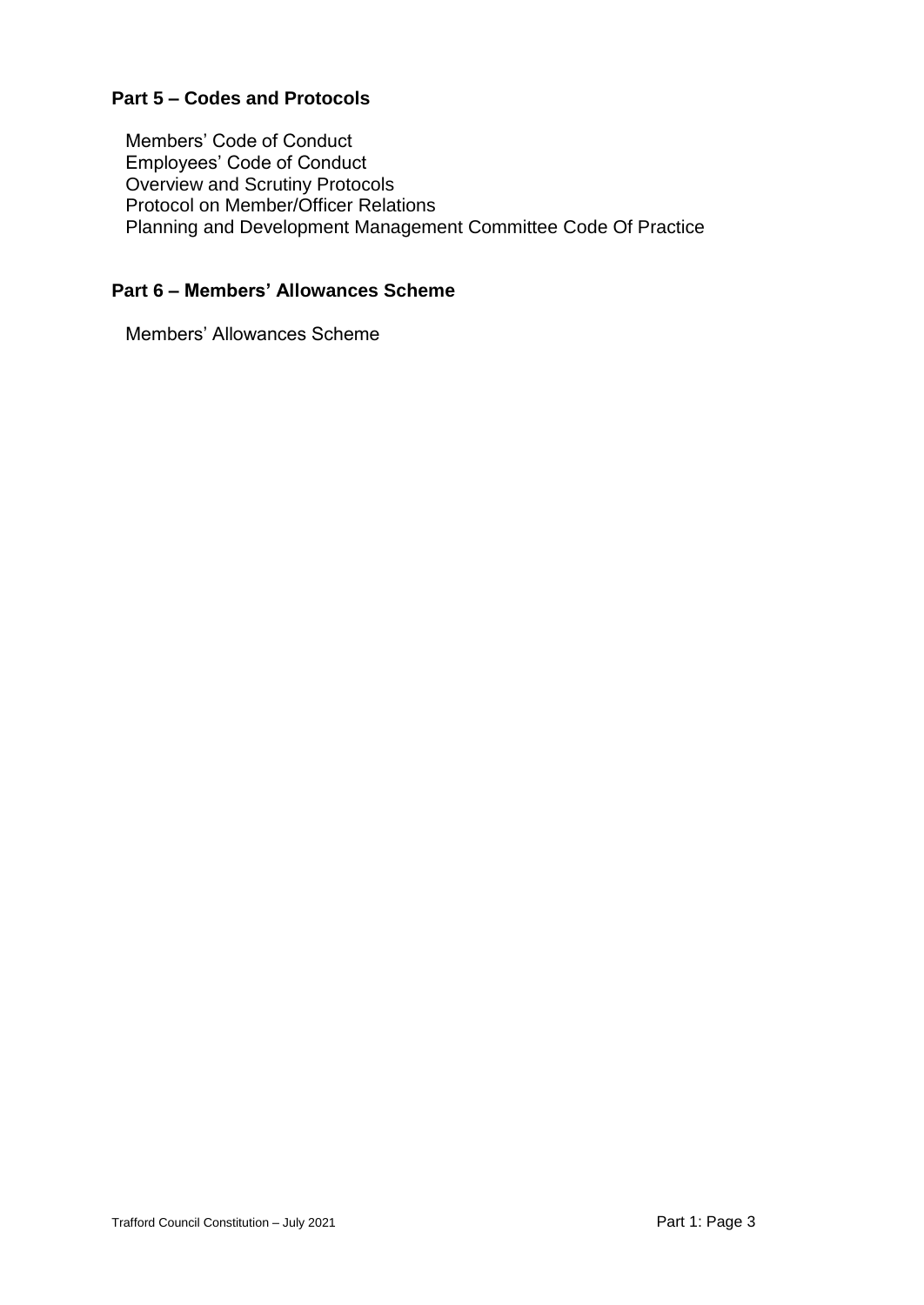# **SUMMARY AND EXPLANATION**

#### **The Council's Constitution**

Trafford Council has agreed a constitution which sets out how the Council operates, how decisions are made and the procedures which are followed to ensure that these are efficient, transparent and accountable to local people. Some of these processes are required by the law, while others are a matter for the Council to choose.

In delivering services and performing their duties all Councils work within a wider legal context which says how they should operate – this includes the Human Rights Act, Local Government Acts and various regulations. This constitution is a local expression of the way in which Trafford will operate within this wider framework.

The Constitution is divided into 16 articles which set out the basic rules governing the Council's business. More detailed procedures and codes of practice are provided in separate rules and protocols at the end of the document.

#### **Contents of the Constitution**

Article 1 of the Constitution commits the Council to provide clear leadership to the community and to work with the community for the community. Articles 2 – 16 explain the rights of citizens and how the key parts of the Council operate. These are:

- Article 1 The Constitution
- Article 2 Members of the Council
- Article 3 The Council and its Community
- Article 4 The Council meeting
- Article 5 Chairing the Council
- Article 6 Overview and Scrutiny of decisions
- Article 7 The Executive
- Article 8 Regulatory and other committees
- Article 9 The Standards Committee
- Article 10 Not Used
- Article 11 Joint arrangements
- Article 12 Officers
- Article 13 Decision making
- Article 14 Finance, contracts and legal matters
- Article 15 Review and revision of the Constitution
- Article 16 Suspension, interpretation and publication of the Constitution

#### Schedule 1: Description of Executive Arrangements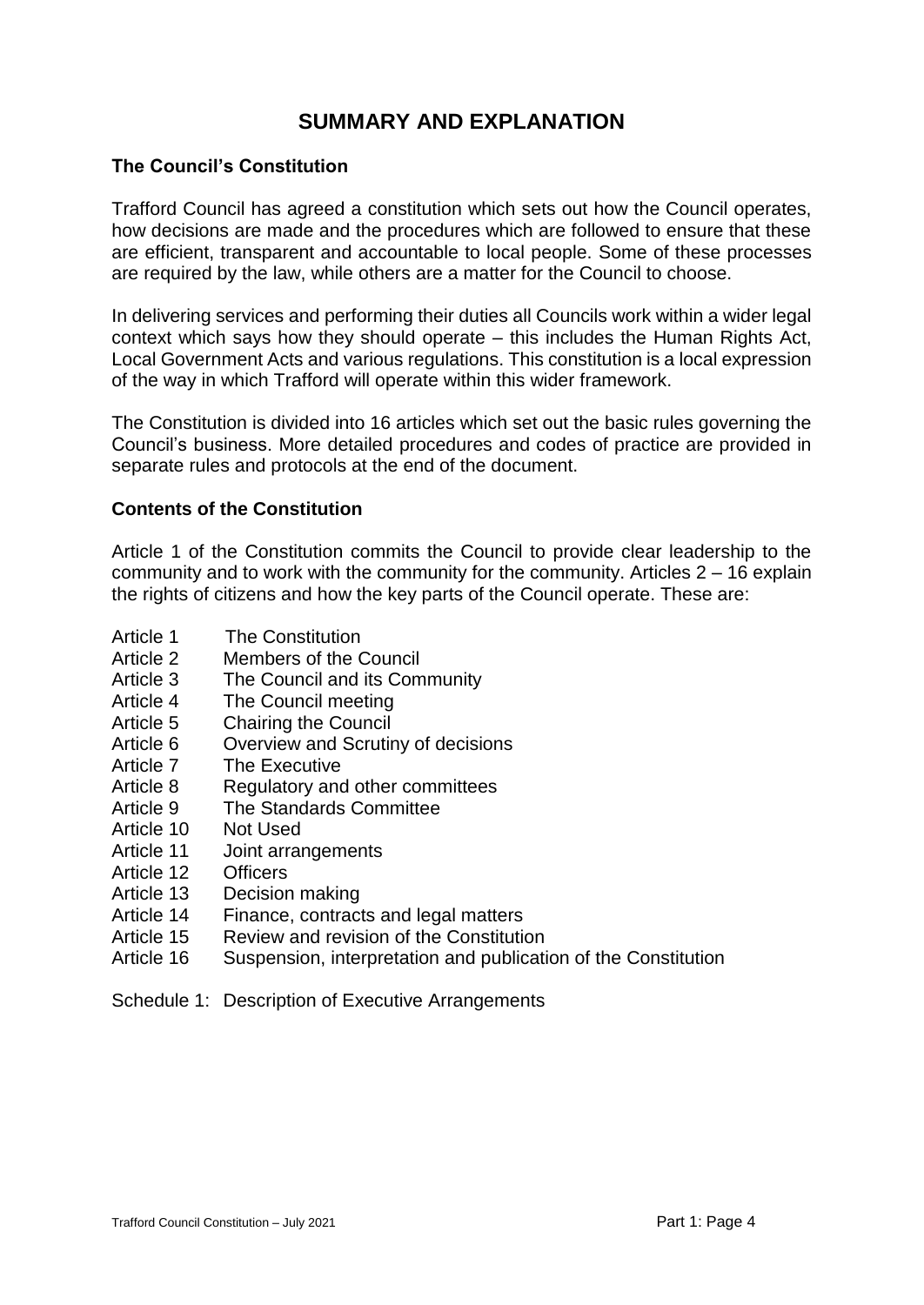#### **Other Parts of the Constitution**

- Part 3 Lists responsibilities for carrying out the Council's functions
- Part 4 Contains detailed rules of procedure for a variety of bodies and functions
- Part 5 Contains codes and protocols relating to Members of the Council and officers employed by the Council
- Part 6 Contains the Members' Allowances Scheme

#### **How the Council operates**

The Council is composed of 63 councillors with one-third elected three years out of four. Councillors are democratically accountable to residents of their ward. The overriding duty of councillors is to the whole community, but they have a special duty to their ward constituents, including those who did not vote for them.

The Council has agreed a Code of Conduct (see Part 5 of this Constitution) to ensure high standards in the way that councillors carry out their duties. The Standards Committee trains and advises them on the code of conduct.

All councillors meet together as the Council. Meetings of the Council are normally open to the public. Here councillors decide the Council's overall policies and set the budget each year. The Council Meeting appoints one councillor to be the Executive Leader of the Council and also appoints councillors to the Executive. The Leader and the Executive Members together make up the Executive of the Council. The Executive is the part of the Council which is responsible for most day to day decisions. The Council is also responsible for the appointment of committees.

#### **How Decisions are made**

The Executive is made up of the Leader who is a councillor and a Cabinet of up to nine other councillors. When major (or "key") decisions are to be discussed or made, these are published in a Notice published at least 28 days before a decision is to be made. If these major decisions are to be discussed with council officers at a meeting of the Executive, this will generally be open for the public to attend except where personal or confidential matters are being discussed. The Executive has to make decisions which are in line with the Council's overall policies and budget. If it wishes to make a decision which is outside the budget or policy framework, this must be referred to the Council as a whole to decide. The only exception to this is if the decision needs to be taken urgently.

#### **Overview and Scrutiny**

There are two overview and scrutiny committees which support the work of the Executive and the Council as a whole. They also look at the work of partners, including local health services. They allow the community to have a greater say in Council matters by making inquiries into matters of local concern. These lead to reports and recommendations which advise the Executive and the Council as a whole on its policies, budget and service delivery. Overview and Scrutiny committees also monitor the decisions of the Executive. The Scrutiny Committee can 'call-in' a decision which has been made by the Executive or by an individual Member of the Executive but not yet implemented. This enables them to consider whether the decision is appropriate.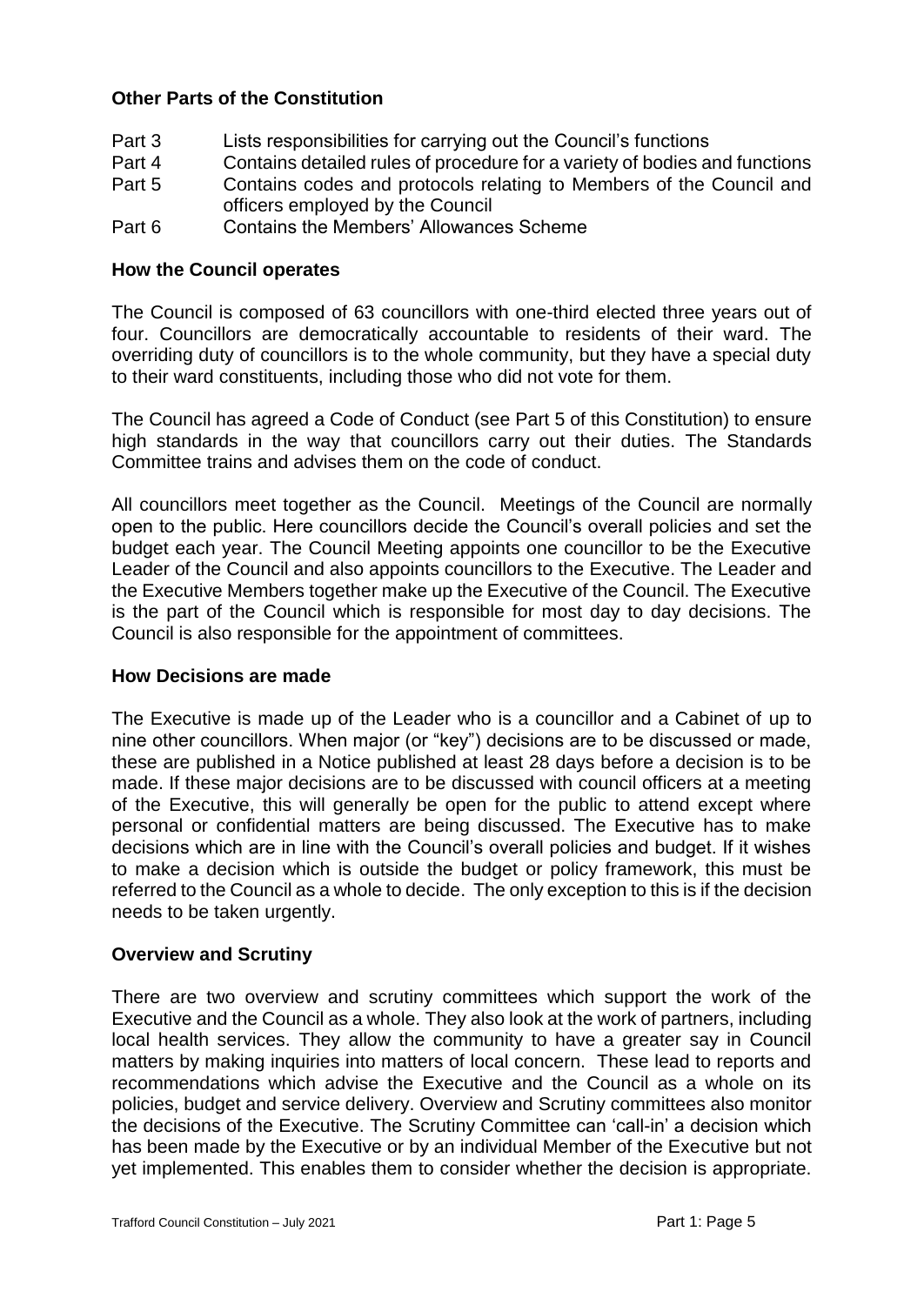They may recommend that the Executive reconsider the decision. They may also be consulted by the Executive or the Council on forthcoming decisions and the development of policy. The Health Scrutiny Committee considers health matters and engages with health commissioners and providers in addition to the Executive.

#### **The Council's Staff**

The Council has people working for it (called 'officers') to give advice, implement decisions and manage the day-to-day delivery of its services. Some officers have a specific duty to ensure that the Council acts within the law and uses its resources wisely. A code of practice governs the relationships between officers and members of the Council.

#### **Rights of Members of the Public**

The Council welcomes participation by its residents in its work. The public have a number of rights in their dealings with the Council. These are set out in more detail in Article 3. Some of these are legal rights, whilst others depend on the Council's own processes. The local Citizens' Advice Bureau can advise on individuals' legal rights.

Where members of the public use specific council services, for example as a parent of a school pupil or as a council tenant, they have additional rights. These are not covered in this Constitution.

Members of the public have the right to:

- vote at local elections if they are registered;
- contact a local councillor about any matters of concern to them;
- obtain a copy of the Constitution;
- attend meetings of the Council and its committees except where, for example, personal or confidential matters are being discussed;
- petition to request a referendum on a mayoral form of executive if they are registered voters;
- submit or sign a petition asking the Council or the Executive to consider an issue (see part 4) .
- contribute to investigations by the overview and scrutiny committees in whatever ways the committees consider appropriate.
- find out, from the Notice of key decisions to be taken, what major decisions are to be decided by the Executive or officers, and when;
- attend meetings of the Executive where key decisions are being discussed or decided except where, for example, personal or confidential matters are being discussed;